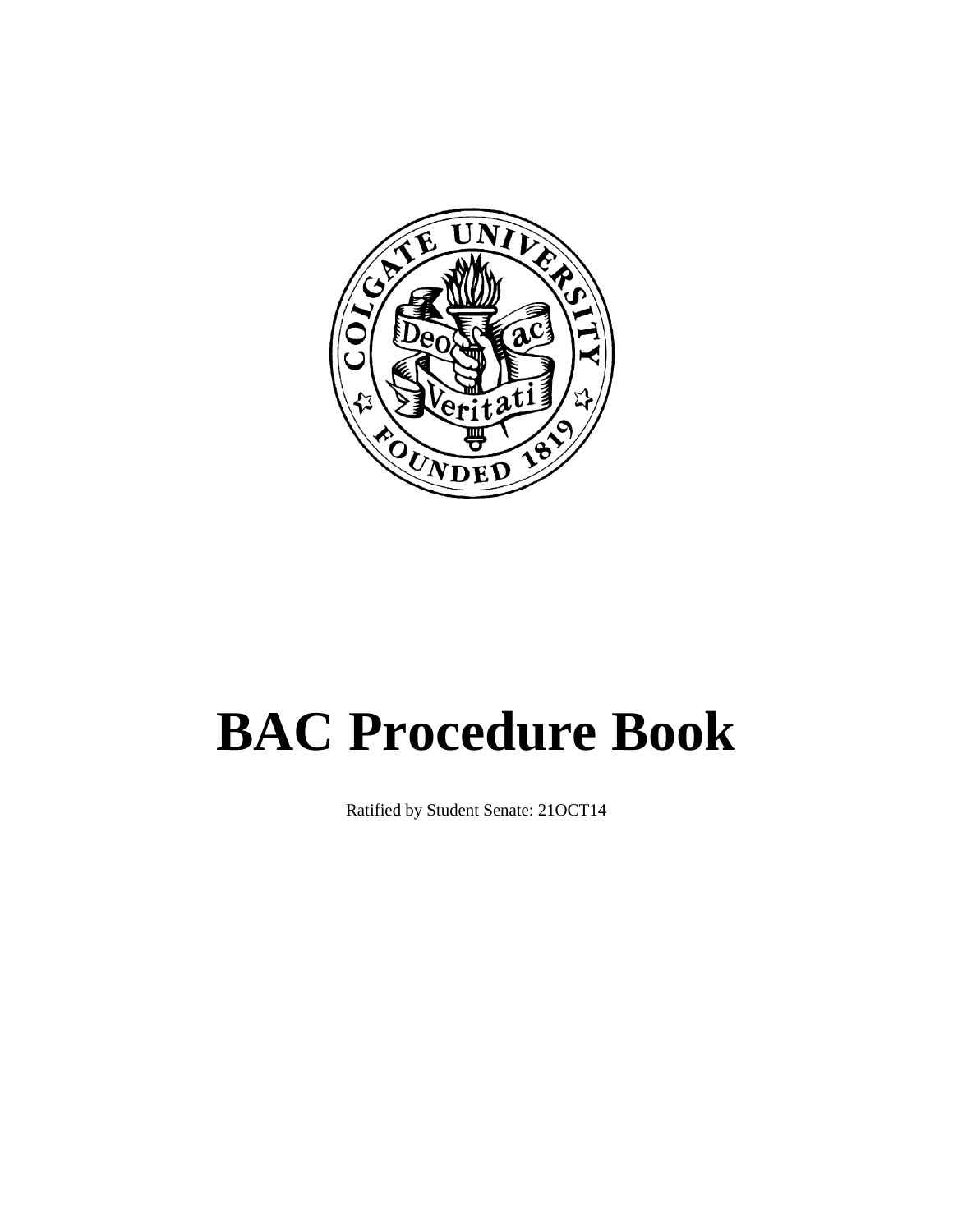The Budget Allocation Committee (BAC) is responsible for the distribution of funds to recognized organizations using money collected from the Student Activities Fee. The BAC procedure book should be used as a guide or manual by the student organizations as they apply for funding for their events.

All recognized student organizations and SGA approved task forces have access to this money through the BAC. The BAC consists of a seven-member panel under the chairmanship of the SGA Treasurer. All recognized organizations must come before the Committee to receive funding no fewer than two weeks prior to the scheduled event for which the organization seeks funding. The last day an organization is able to host an event, in any given semester, is the last day of classes.

# **Steps to secure a meeting with the BAC**

1) Before submitting the proposal, the student organization is **STRONGLY ENCOURAGED** to contact their Advising Department advisor and/or the SGA Treasurer for guidance in preparing their BAC proposal. It is important that your advisor is aware of and approves of your proposed event.

2) After meeting with your adviser/SGA Treasurer, a BAC proposal must be submitted using the Get Involved platform (Please reference the Proposal Instructions document on the BAC Get Involved page for more details).

*Please note that the form MUST be submitted on Get Involved (and not to your Advisor, old BAC link, or treasurer's e-mail) by 5PM ON TUESDAY* before the Sunday you intend to meet with the BAC. No late proposals will be accepted or reviewed on that Sunday.

3) Sign up for a time to meet with the BAC: Go to http://appointmentquest.com/provider/2160084238 to schedule an appointment with the BAC (more instructions can be found in the Proposal Instruction document on the BAC Get Involved page). Groups MUST sign-up by 5PM TUESDAY prior to the Sunday meeting and ONLY AFTER SUBMITTING THE PROPOSAL ON GET INVOLVED. The BAC meets with groups on Sunday and there are [10] fifteen minute time slots for groups to present their proposal to the BAC. If the group fails to sign up for a time before the deadline, the proposal will not be considered for the Sunday meeting. Please note that a BAC proposal must be submitted BEFORE signing up for a time slot. Lastly, organizations should not wait until the last moment to sign up for time slots as slots are limited and will be filled on a first-come, first-served basis.

4) If the BAC proposal demonstrates sufficient merit, your adviser will recommend or not recommend your proposal move forward to the BAC. If the proposal is not recommended, the BAC will not review the proposal, regardless of any scheduled appointments.

**Failure to comply with ANY of the AFOREMENTIONED steps will make the student organization ineligible to meet with the BAC. NO EXCEPTIONS WILL BE MADE**.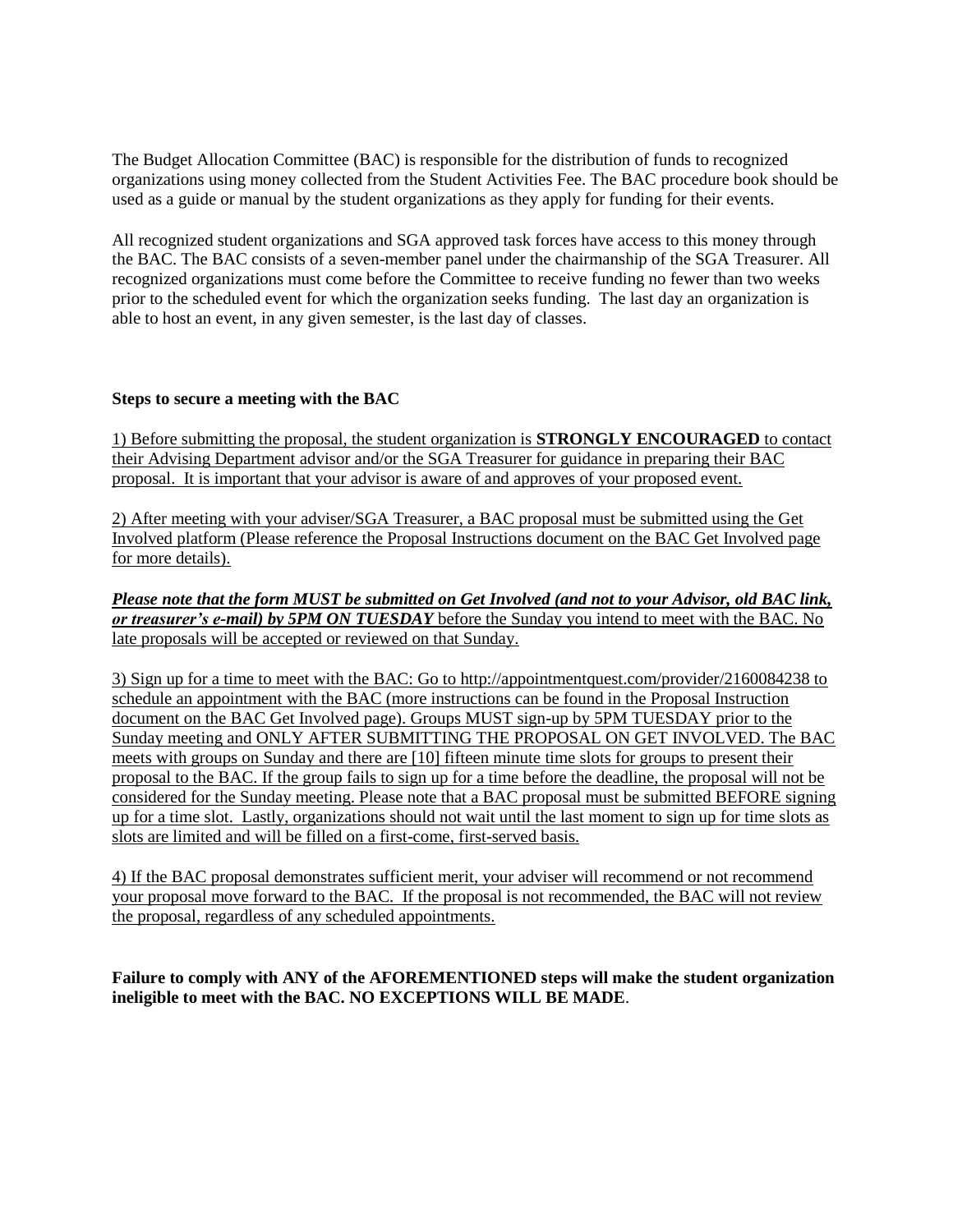# **Procedure:**

## **Advanced Planning**

Groups can request funding from the Budget Allocations Committee throughout the semester prior to the semester holding the event if the success or planning of an event is contingent on meeting deadlines outside of the group's control (i.e. contracts, agent management, concert schedules, co-sponsorship restrictions etc.) Discretion is given to the SGA Treasurer to determine if an event meets the aforementioned criteria. Meeting times with the BAC designated towards the allocation of funds for the next semester are set at one time slot per general meeting starting at the 3rd meeting; subject to change if the SGA Treasurer deems appropriate.

## **Food at Meetings**

The BAC will not fund food at regular meetings unless it is integral to the success of the meeting **and** the food itself fulfills that group's mission statement (rather than the additional attendees resulting from the presence of food.)

## **Charity**

The BAC will not allocate any funds directly to a charity.

## **Conflict of Interests**

BAC members who have a vested interest in a club presenting a proposal will be asked to abstain from voting on the proposed event. Alternate(s) will vote in their place first followed by the Treasurer.

## **Event Entry Fees**

No entry fee should be charged for any event that would prohibit entrance to a BAC funded event.

#### **Subsidized Costs**

Any cost subsidized by the BAC may not be passed along to participants (e.g. If BAC funds food at a carnival, an entry fee to the event could not be charged and the food will be free. However, if a dunk tank is subsidized externally, a charge could be levied for its use. Donations may be suggested for any component of the event).

#### **Fundraisers**

Money can only be raised through suggested donations in a fundraiser event that is funded by the BAC: (e.g. a fundraiser event cannot charge an entrance fee.) This is to prevent Colgate students from effectively "paying twice" in order to attend an event that has already been funded by their student activities fee. Any component of the event that does not require BAC funding can be charged: (e.g. Tshirts can be sold at an event as long as they are not purchased with the BAC funding.) Additionally refer to Colgate's donation policy in Appendix C.

# **T-Shirts**

Typically, the BAC will not fund for T-shirts especially if they are meant for advertising. The BAC believes that there are more cost effective ways of advertising. However, some exceptions may be made if the T-shirts are integral to purpose of the event.

# **Advertising**

Typically, the BAC will allot \$75 for advertising but this amount can be negotiated depending on the scale and other specific needs of an event. **Alcohol**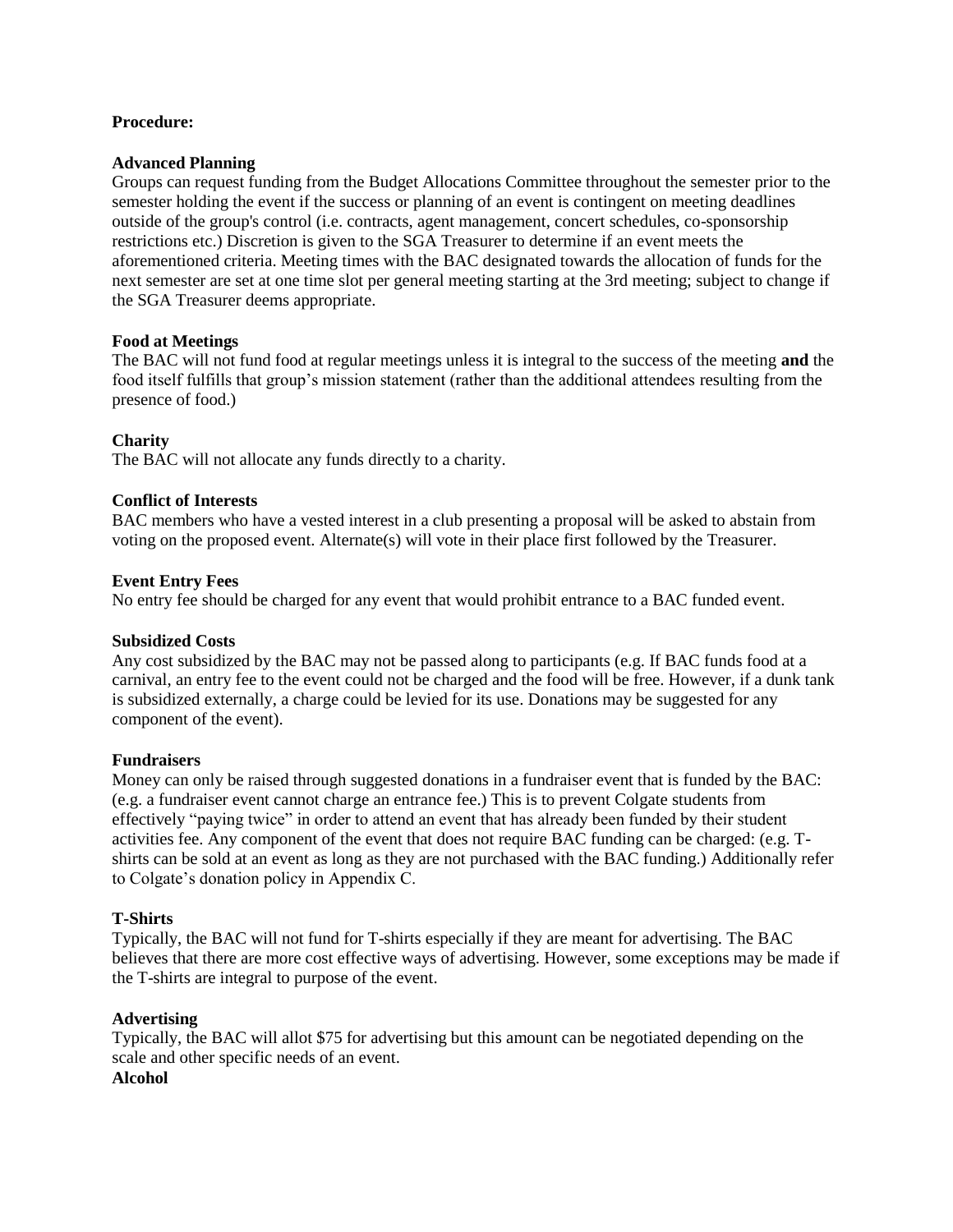The BAC cannot fund for alcohol for any event. However, it can fund for the caterer and the bartender that will provide the alcohol.

# **Off Campus Educational Trips**

Typically, the BAC will not send more than four people from any given recognized organization to an off campus educational trip. Exceptions can be made if the trip is local and the cost per student is reasonable as determined by the BAC.

# **Collaboration of Organizations**

The BAC looks favorably upon recognized organizations taking the initiative to collaborate on an event, program, or project. This requires that all of the involved organizations play a role in the various planning stages. When organizations collaborate, a representative from each involved organization is strongly encouraged to attend the scheduled BAC meeting. Additionally, one recognized organization must be selected for the budget code under which funds will be allocated.

## **Missing a BAC Meeting**

If a student organization does not attend its scheduled meeting, the BAC will not hear the proposal for the following two weeks, regardless of the consequences to the respective organization. It is the responsibility of the organization to contact the SGA Treasurer at least 24 hours prior to the meeting.

\*Weekly BAC meetings may be canceled due to holidays, breaks, the inability to make quorum, and/or if all funds for the semester and/or year have been allocated.

## **After the Meeting**

Recognized organizations will be notified of the BAC's decision within 48 hours after their scheduled meeting time. BAC decisions will be sent directly to the organization via e-mail. If the student organization receives funding, the money will be transferred into the organization's account within the week. If there is more than one organization sponsoring an event, program, or project, only one organization will receive the money – for accounting purposes.

Following are the various methods through which items or services can be purchased using money allocated from BAC in collaboration with your adviser:

- 1) **Reimbursement**: You may be reimbursed for items purchased for a BAC funded event. You must return all receipts to your advisor and then take a form to the cashier's window. Tax is not reimbursed for money fronted by a student or department.
- 2) **Online purchasing**: online purchases can be made with an advisor in the appropriate advising department's office. Please contact your advisor to set up an appointment.
- 3) **Vouchers**: Once BAC funds are allocated, vouchers can be picked up in the appropriate advising department's office and used at local Hamilton businesses. Vouchers are used like gift certificates, and pink slip + receipt must be returned to your advisor.
- 4) **Invoice**: Caterers, performers, service providers etc. can send an invoice or bill to your advisor listing the exact cost of the service, date, time, location, and address in order to process payment. Payments will be mailed directly to the provider within 30 days post event/service.
- 5) **Cash Advances**: Your advisor needs to fill out the proper paperwork to receive a cash advance. You can receive up to \$350.00 at the cashier window. Anything over \$350 requires separate paperwork that needs to be turned in to the controller's office five days in advance. You can have the check made out for the amount or it can be a direct deposit.

If the proposal is not funded by the BAC, the group can choose to appeal by resubmitting an altered proposal based on suggestions provided by the BAC. Before appealing a decision, the group must consult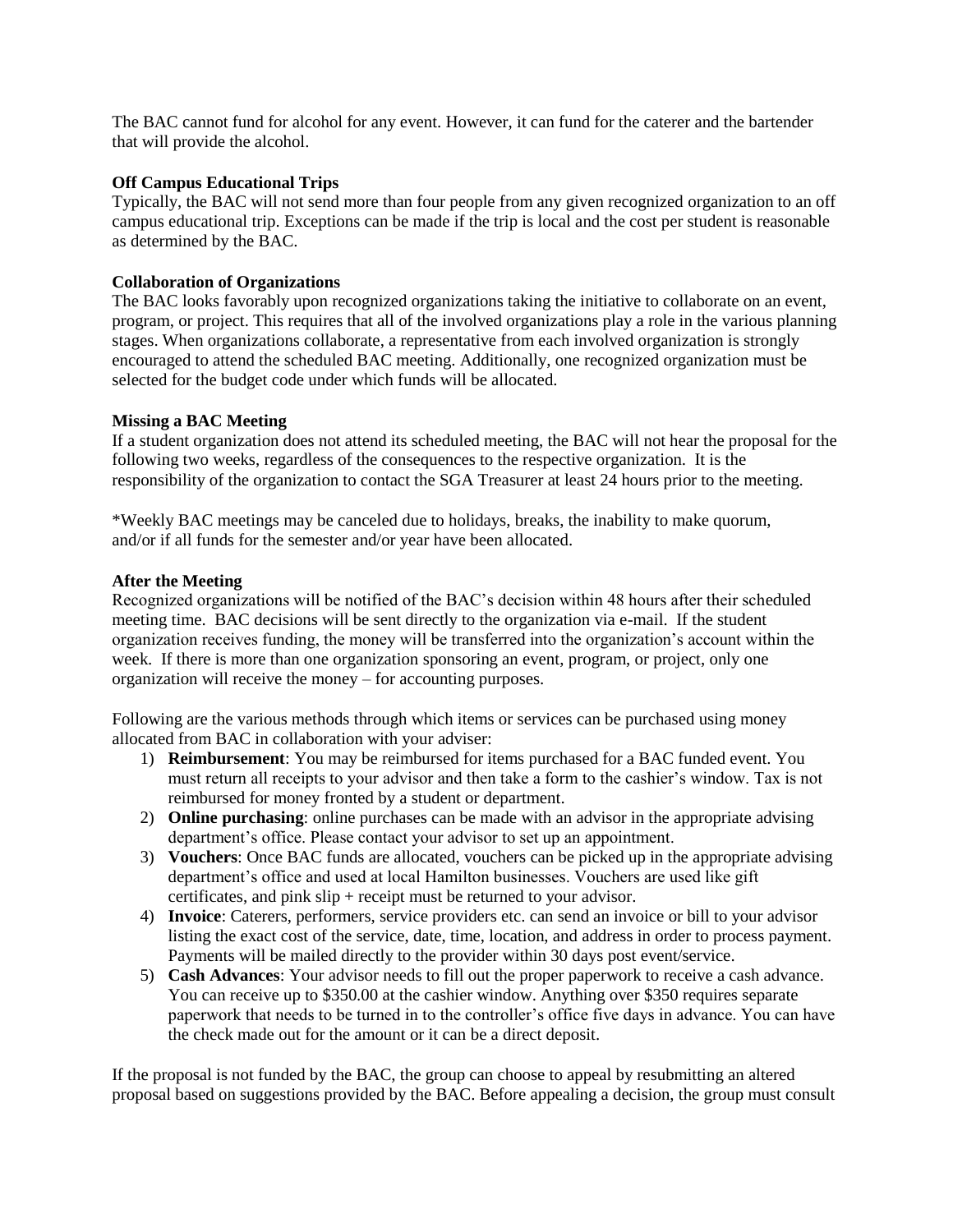their advisor. If the proposal is rejected again, the group may appeal to the Students Organization Committee (SOC). Again, consulting the group's advisor is essential before appealing to the SOC.

# **After the event**

Immediately following your event, please fill out the post-event survey, which can be found under the "Forms" tab on the BAC Get Involved page.

The survey should be completed before the end of the semester or before submitting any further proposals to the BAC. If the survey is not filled out, the group may be sanctioned in the following semester during which it will be ineligible to apply for BAC funding.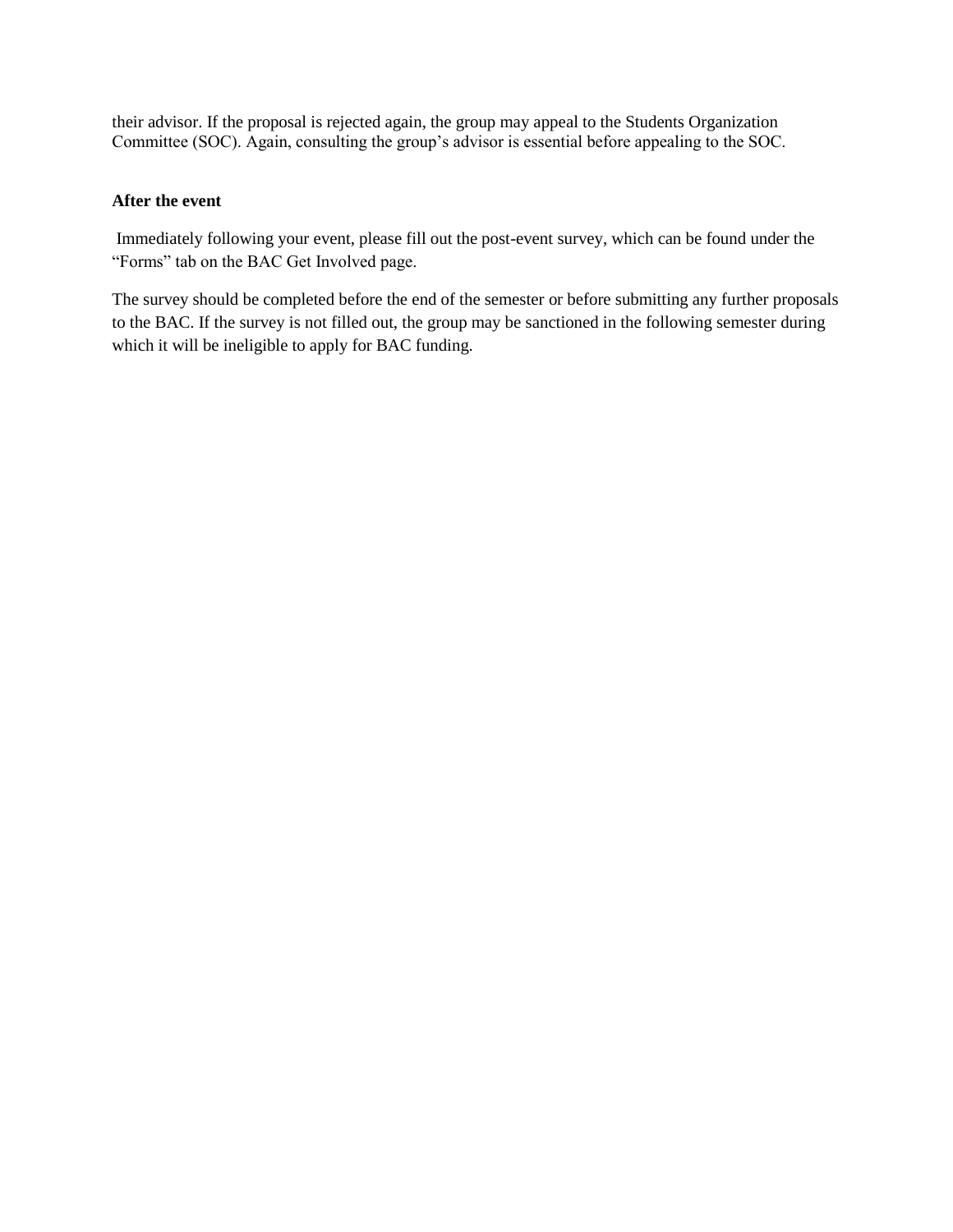# Appendix A **BAC By-laws on Funding**

## **Section 3: Guidelines for Funding.**

In order to be funded, a request must fall within the following guidelines:

A. The submission must be from a recognized group. That group must have a constitution on file and be eligible for funding as stipulated by the SGA.

B. The BAC can never provide funds for:

a. alcohol;

b. events that have already occurred or been advertised as certainly occurring.

c. events to take place within two weeks of the BAC meeting date;

d. events specifically for a non-recognized group regardless of its affiliation or

relationship to a recognized group (a recognized group cannot provide an

'umbrella' for which individual non-recognized organizations may seek funding);

e. events neither open to nor benefiting, all Colgate students.

# C. The BAC supports:

a. events open to the entire Colgate student body;

b. projects and services designed to benefit the Colgate community. Trips and conferences for group members can be supported if they can be shown to later aid and/or affect the overall Colgate community;

c. necessary and essential supplies to aid groups in achieving either (a) or (b).

D. Other factors the BAC should take into account:

a. That the request furthers the recognized organization's mission as outlined in their constitution. The BAC is not convened to express likes or dislikes towards requests/events but rather to determine eligibility and practicality;

b. The organization's past programming and fiscal responsibility. Specifically, its ability to follow through on its recent events/projects as described in their proposals;

c. The amount of funds an organization has been allocated recently and/or how many events an organization has sponsored or plans to sponsor in a given semester;

d. The BAC should recognize contractual obligations. If an event requested is of a contractual nature the BAC should recognize the need to approve funds for contractual obligations (e.g. rider, required meals, lodging, travel expenses) along with the proposal if deemed appropriate;

e. The advantages present in collaboration;

f. To have a successful event, a reasonable allocation of funds should be given, if requested, in order to provide for advertising. To eliminate all advertising funds is to limit the success of the event.